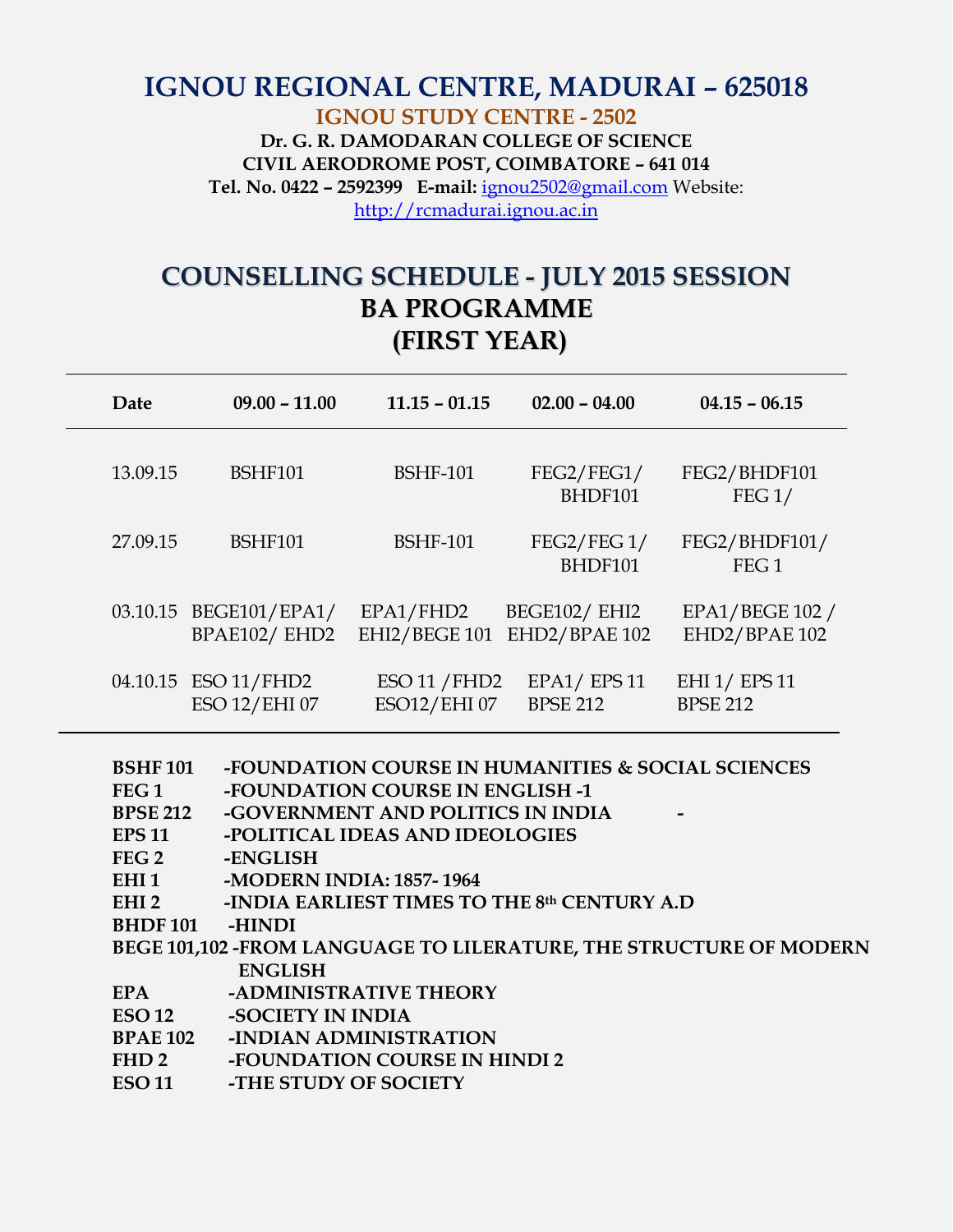## **COUNSELLING SCHEDULE - JULY 2015 SESSION BA PROGRAMME (II & III YEAR)**

| <b>Date</b>                                                                                                                                                                                                                                                                                                                                                                                                                                                               |                        |                                                                                                                                                                                                                                                                                                                                                                                                     | $09.00 - 11.00$ $11.15 - 01.15$ $02.00 - 04.00$                                                                                                                                                                                                                                                                                                                                                                                                                                                                        | $04.15 - 06.15$                                          |
|---------------------------------------------------------------------------------------------------------------------------------------------------------------------------------------------------------------------------------------------------------------------------------------------------------------------------------------------------------------------------------------------------------------------------------------------------------------------------|------------------------|-----------------------------------------------------------------------------------------------------------------------------------------------------------------------------------------------------------------------------------------------------------------------------------------------------------------------------------------------------------------------------------------------------|------------------------------------------------------------------------------------------------------------------------------------------------------------------------------------------------------------------------------------------------------------------------------------------------------------------------------------------------------------------------------------------------------------------------------------------------------------------------------------------------------------------------|----------------------------------------------------------|
|                                                                                                                                                                                                                                                                                                                                                                                                                                                                           | 13.09.15 FST 01 FST 01 |                                                                                                                                                                                                                                                                                                                                                                                                     | BPAE 102/ESO11 ESO 14/EPS 07<br>EPS11/BEGE103                                                                                                                                                                                                                                                                                                                                                                                                                                                                          | EPS3/BEGE103                                             |
|                                                                                                                                                                                                                                                                                                                                                                                                                                                                           |                        |                                                                                                                                                                                                                                                                                                                                                                                                     | 27.09.15 EPA4/BPC 05 EPA3/EHD3 ESO12/EPA 03<br>EHD 06/ECO 01 ECO 01/EHD 06 BPSE212/ECO 02<br>EPA1                                                                                                                                                                                                                                                                                                                                                                                                                      | ESO13/ EPA 04<br>BSWE 4/ECO 02<br><b>BEGE105</b>         |
|                                                                                                                                                                                                                                                                                                                                                                                                                                                                           | EHI4                   | EHI4                                                                                                                                                                                                                                                                                                                                                                                                | 03.10.15 BRDE101/EHI3 BRDE 101/EHI1 EHI1/EHI2 EHD 05/EHI3                                                                                                                                                                                                                                                                                                                                                                                                                                                              |                                                          |
| <b>BPSE212</b><br>EHI 3<br>EHI 4<br>EHI <sub>1</sub><br><b>BSWE4</b><br><b>BEGE 103</b><br><b>BEGE 105</b><br>EPA <sub>3</sub><br>$EPA$ 4<br>EPA1<br><b>EPS 11</b><br>EPS <sub>3</sub><br>EPS <sub>7</sub><br>ESO13<br><b>ESO 14</b><br><b>BRDE 101</b><br>EHD <sub>3</sub><br>EHI <sub>2</sub><br>EHD <sub>5</sub><br><b>BSWE5</b><br>EPA <sub>5</sub><br>EPA <sub>6</sub><br><b>ESO 15</b><br><b>ESO 16</b><br>ACS <sub>1</sub><br>EPS <sub>3</sub><br>EHI <sub>5</sub> | -PUBLIC POLICY         | -MODERN INDIA: 1857-1964<br>-UNDERSTANDING POETRY<br>-DEVELOPMENT ADMINISTRATION<br>-PERSONAL ADMINISTRATION<br>-ADMINISTRATIVE THEORY<br>-POLICTICAL IDEAS AND IDEOLOGIES<br>-INTERNATIONAL RELATIONS<br>-SOCIOLGICAL YHOUGHT<br>-SOCIETY AND STRATIFICATION<br>-INTRODUCTION TO HIV/ AIDS<br>-FINANCIAL ADMINISTRATION<br>-SOCIETY AND RELIGION<br>-SOCIAL PROBLEMS IN INDIA<br>-CONSUMER STUDIES | FST 1 -FOUNDATION COURSE IN SCIENCE & TECHNOLOGY<br>-GOVERNMENT AND POLITICS IN INDIA<br>-INDIA: FROM 8th CENTURY TO 15th CENTURY A.D<br>-INDIA: FROM 16th TO MID 18th CENTURY<br>-INTRODUCTION TO FAMILY EDUCATION<br>-COMMUNICATION SKILLS IN ENGLISH<br>-MODERN INDIAN POLITICAL THOUGHT<br>-RURAL DEVELOPMENT: INDIAN CONTEXT<br>-HINDI SAHITYA KA ITIHAS EVAM SAHITYA PARICHAYA<br>-INDIA: EARLIEST TIMES TO THE 8th CENTURY A.D<br>-MODERN INDIAN POLITICAL THOUGHT<br>-INDIA: FROM MID 18th TO MID 19th CENTURY | -ADHUNIK BHARTIYA SAHITYA RASHTRIYA CHETNA AUR NAVJAGRAN |